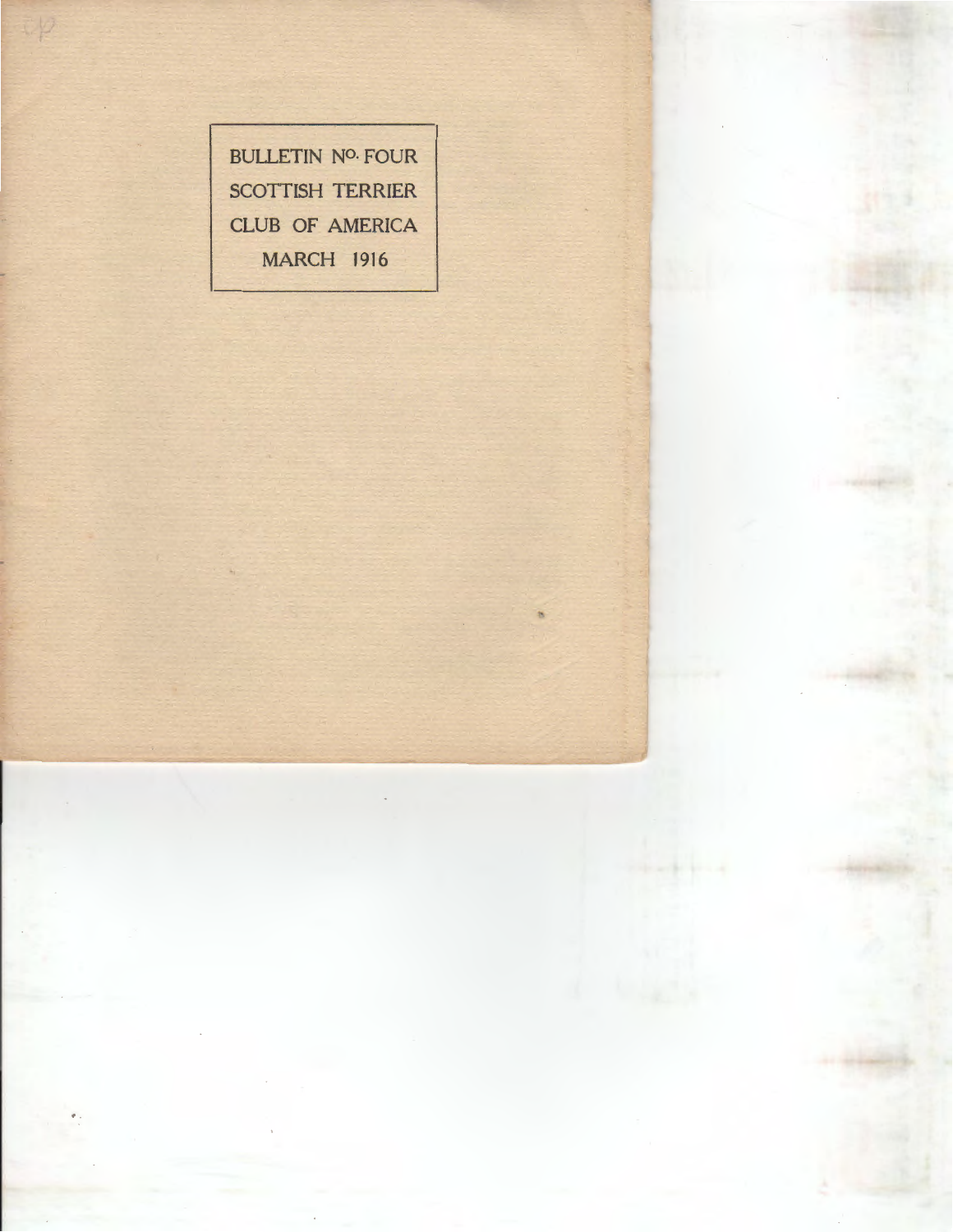# **A QUARTERLY BULLETIN**

Since our Annual Meeting, the Bulletin has official sanction to appear, as it has been doing on its own account, "at least every three months," and if its recipients will continue to be as charitable as hitherto, and not frighten it away by expecting too much of it, it promises to make its bow before you, quarterly, for 1916: in March, June, September and December. A new member is said to have "wished to join on account of the Bulletin" - a proud moment for the Bulletin I

'f. ¥-

### WESTMINSTER **THIS YEAR**

The Bulletin has used all its powers of cajolement and terrorising, to no effect. Our Westminster judge, Mr. Whittem, re fuses to be entrapped into going over, in print, the decisions he made in the ring. So those who were not at New York on the Great Day must rest content with a bare summary of the most important of them.

They will have learned already of the honor and pleasure that fell to the Club in seeing our best Scot in show, Miss Crawford's "Conqueror," runner-up to the Best Dog in Show. To be beaten only by the invincible Matford Vic is in itself an honor, and we all rejoice with Miss Crawford. Incidentally, from every side came compliments of Mr. Reeves' beautiful showing of this dog, "on a loose lead, yet always under control, and never a hand touched to the dog" - a model for all sportsmen to see.

Earlybird Troubadour was Reserve to Conqueror, and Earlybird Clonmel Comely, fresh from the winning of her championship at Newark, took Winners in bitches.

In the other classes Dr. Ewing's six months puppy, Nosegay Crowfoot, won first in the dog Puppy, Novice and American bred classes; Limit going to W alescott Daredevil II.

The Earlybirds took all the firsts in bitches - Puppy, E. Fannie; Novice, E. Olive; American-bred, E. Jeanie; Limit and Open, E. Clonmel Comely.

Mr. Sedgwick's general comments on the show of Scotties are too interesting not to repeat from his review for "Field and Fancy:" "The Scotties were a good lot in the main, and the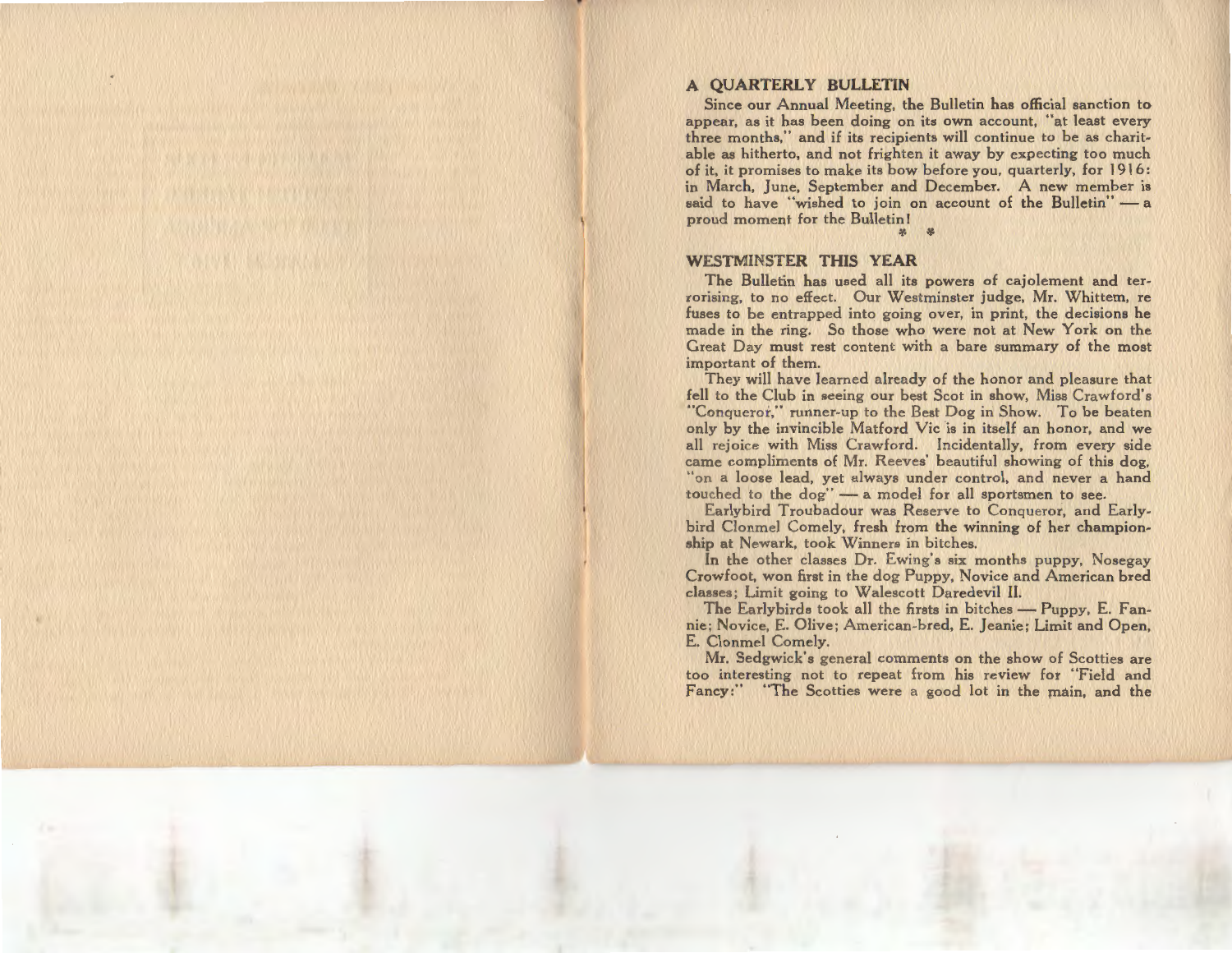quality of the young stock most encouraging, but more stress must be laid on breeding for proper texture of coat; and in the rage for straight fronts many of us are losing sight of the fact that a Scot should be a low-set, deep-chested terrier on short, big-boned legs.

"There were numerous straight fronts, but most of them were too high and too light in bone. Coats have deteriorated all too much, and there were very few terriers with jackets, 'intensely hard and wiry in texture and very dense all over the body," to use the language of the Standard.

"Breeders and judges should realize these failings in his most characteristic points of the Scottish terrier; and the former must strive earnestly to revive them in their stock, while the latter should penalize severely all specimens lacking the essential strength of bone and harsh, weather-resisting coat."

#### MISS BRIGHAM'S INVITATION

No wonder that the Club accepted with alacrity Miss Brigham's invitation to hold this year's Specialty Show on June 9th at her place in North Grafton, Mass. She offers an out-of-door show — of all pleasures! — if the weather is fair; and big barns, if it isn't; and both she and Mr. Little extended a most generous invitation to "put up" members' dogs, both before and after the fateful Friday, June 9th, to suit everyone's convenience.

Another Specialty Show is the best thing that could happen to the Club for its own health; we will hope that our generous hostess's may survive it.

The very welcome announcement comes that Mr. Lacy, the well-known editor of "The American Fancier," has consented to judge for us, so we are sure of a man who has been a helping friend to Scotties from the beginning. Mr. Sedgwick and Mr. Lloyd, ex-officio, have been added to the committee on the show; Mr. Little is Chairman; Miss Brigham, Show Superintendent and Secretary.

And now let us outdo the numbers of last year!

### THE NEW TROPHIES

As our minutes record, the Club is rejoicing in the best list of trophies it has ever offered; in addition to those that have become familiar through the habitual generosity of old friends, Dr. Harvey, the present owner of the great old American-bred, Balgownie Laddie, has revived the trophy called by his name, which had been discontinued; Mrs. Evans is offering two new breeding trophies of great interest, for the best producing dog and bitch, judged by their puppies alone; and Messrs. Gillis and Stern have offered, to be competed for during the rest of 1916, the Hillcote Shanty trophy of \$50.00 in gold or plate for the best American-bred dog or bitch.

This last handsome Special, in addition to the customary Club Special, makes a total of \$70.00 to be won this year by the best American-bred Scottie of either sex, and should draw, as we hope it will, the best competition we have ever had.

# OUT-AND-OUT SPECIALS

There's a strong feeling, as the Annual Meeting brought out. that the Club should have once more some humble, tangible things that can be won,— if he has the dogs! — by the small breeder who cannot possibly move about to enough shows to lay up any appreciable amount of capital stock in the great Annual Specials.

An interest was even expressed in possible spoons, to say nothing of medals and cash. We shall look to our new Committee, headed by Mr. Stern, to have us in working order by the time of the Specialty Show.

## A NOSEGAY GAY

Everybody in the Club was glad, whether his judgment as to dog puppies coincided with Mr. Whittem's or no - and it was hot competition I - that Dr. Ewing's game spirit came off victorious in the Dog Puppy, Novice and American-bred classes. It's not everyone who would bring on all his puppies - having only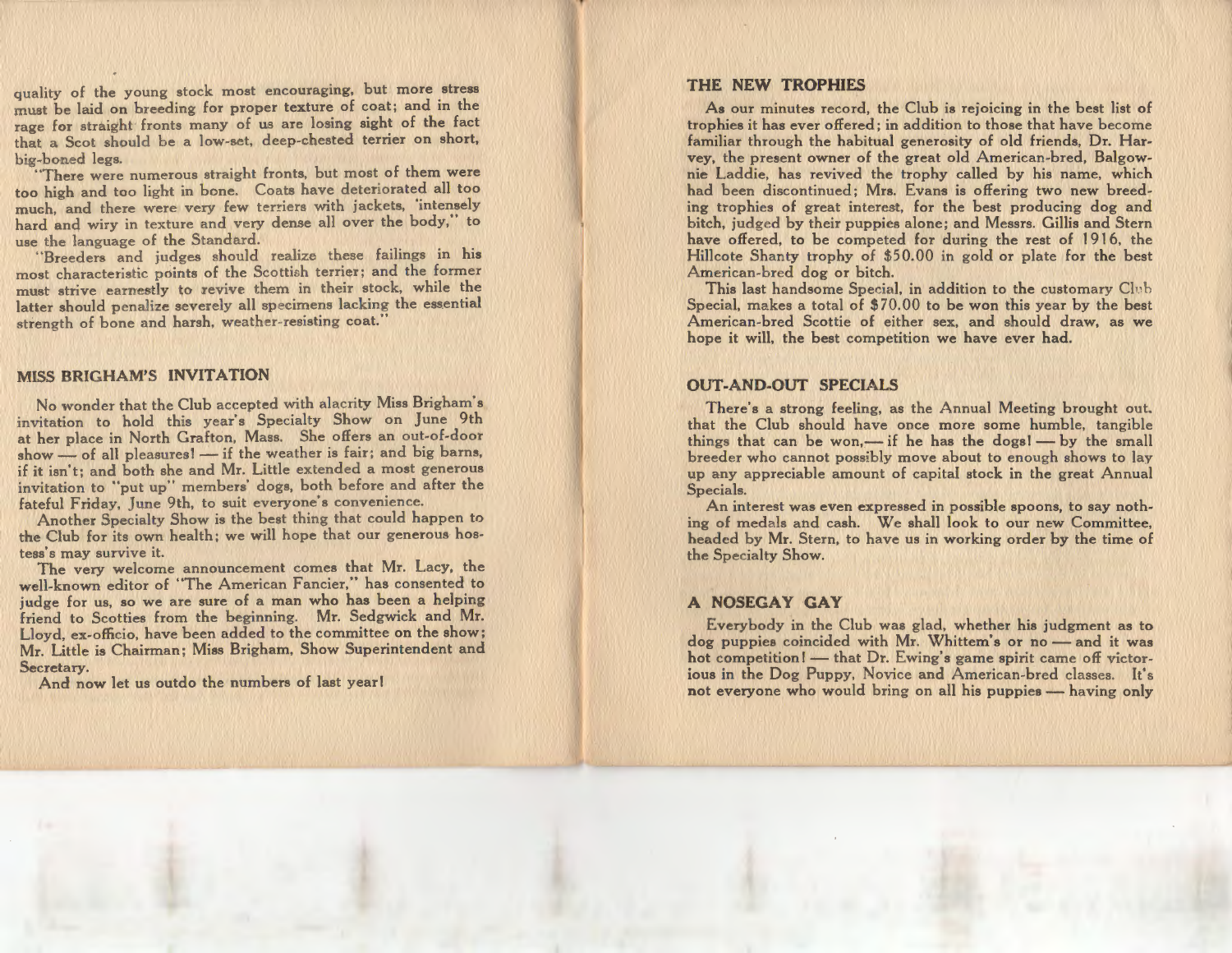a few - from St. Louis to New York, just to be in the Great Show. As "Fancier" wrote before the show: "When a man, purely for the spirit of emulation, stacks his get against the Americans of the East and comes over a thousand miles to do it, that man deserves a welcome shake." Dr. Ewing got a good deal more. All who love the Scot in America owe a debt to this pioneer in importing and breeding, and he cannot put on two many blue ribbons to please the Club.

#### CHAMPION WALESCOTT MAISTER WULLIE

This little dog's wins of every Special that the Club was able to award this past year, with the exception of the President's Cup (which has to go to a brace, and qf which he therefore could win only half), will be hailed with pleasure by every Club member who has known of our President's life-long interest in the Scottie, and life-long determination to produce a good Americanbred. Maister Wullie's success is a success of the whole Club, and as such we all rejoice in it. Not many pickings were left for the rest of us this past year, but for 1916 we can try again, under that merciful provision, "Champions Barred." Then, too, we are awaiting those out-and-out Specials.

## AT CRUFT'S

Our members may be interested in the Scottie awards at Cruft's, the greatest show of the season in England. The classes are reported as "splendid, both in quantity and quality; the large entry was a compliment to Mr. Fairlie, who judged, and a testimoney to the revived popularity of the breed."

Mrs. Gray's great winner, Champion Ruminantly Raven, took winners in dogs, and Mr. Macphail's Hillmaid winners in bitches. The new sensation was Messrs. Reid's Romany Recruit, who "annexed no fewer than six firsts," being beaten only by the winners Champion dog.

By the way, those of us who want to have our dogs pronounced on by a famous English judge, will have the chance this year at Mineola, where Mr. R. I. Baines is to judge Scotties.

### IN MEMORY OF JAMES MORTIMER

The following letter has been received: The James Mortimer Memorial Fund, Office of the Treasurer.

Dear Mrs. Saunders:

Thanks very much for the Scottish Terrier Club's contribution of \$25.00 for the Memorial Fund, which will be quite a help. I enclose a receipt, which will also be acknowledged through "Field and Fancy."

Yours very truly,

Theo. Offerman.

As a personal tribute from one of Mr. Mortimer's friends, comes the following, which speaks to us all:

Brigham Hill, North Grafton, Mass.

## My Dear Mrs. Saunders:

In reply to your desire for me to write you a little about my dear Mr. Mortimer, I can only say that my very real personal sorrow at his loss is overshadowed by my realization of what it has meant and will mean to every one who owns and loves Scottish terriers. To miss his name from a list of judges, to know that never again will he be watching in the ring at New York or Mineola must mean that a certain strength will be missing also.

Perhaps we did not always agree on a decision, thinking this or that dog lucky or unlucky, but always the man or woman who came out of the ring with a ribbon won under him felt a little prouder than of winning it under any other judge. This does not mean that we have not many judges that know as much, perhaps a very few that know a little more, but there is no one who has judged them quite so long and often. This experience, combined with honesty, dignity, humor and knowledge, made him a man whose place cannot be filled.

For many years his favorite home dog has been a Scottie, and for many many more years every one that shows Scotties is bound to feel the loss of his helpful guidance. Not to be able to wish him a happy birthday this year at the Garden saddened the whole day for me.

Sincerely yours,

Margaret Brigham.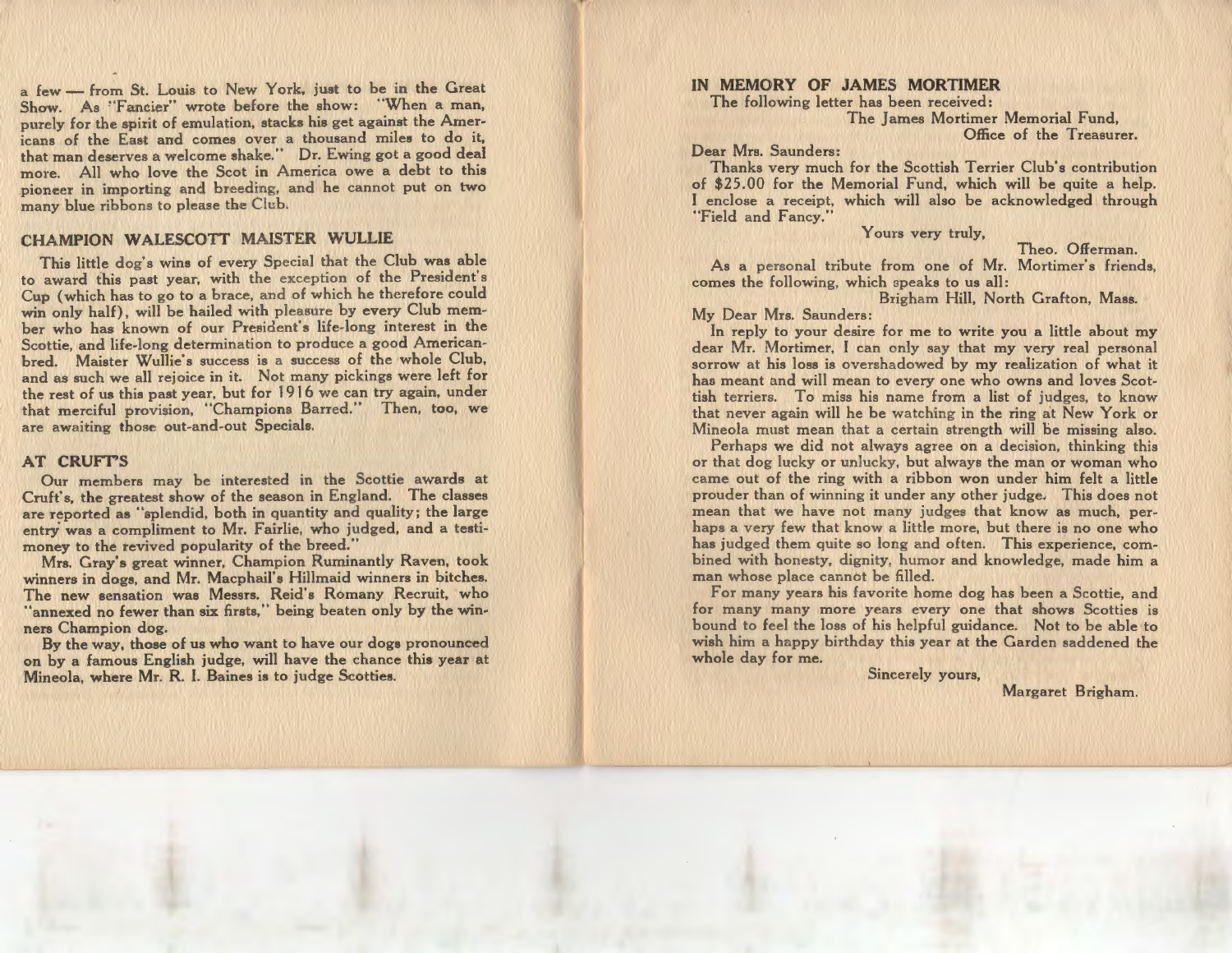#### FROM OUR MEMBERS

Miss Adelaide B. Baylis, Strathspey Kennels, has sold her S. Sandall, by Ornsay Knight ex Hatton Topsy. *'1-*

*'1-*

Mr. Henry D. Bixby, 1250 84th St., Brooklyn, N. Y., one of our new members for 1916.— the new nominees already number seven,— reports: "I am feeling particularly well this morning, as my best bitch, Abertay Lesba, by Ch. Claymore Defender, gave birth yesterday to four pups, two dogs and two bitches, by my stud, the Canadian Champion Rebel Chieftain. They will, I hope, give a good account of themselves next fall."

Mr. Bixby is moving next month to his new home in Huntington, N. Y., where he will have larger kennels and "room for the pups to grow." We shall watch for further news from the new quarters.

,..

Miss Margaret Brigham, North Grafton, Mass., has sold dog pups by her well-known Grafton the Farmer to Miss Swift of Boston and Mr. Reynal of White Plains; and Mrs. Peter Mc-Lauchlan has bought G. the Bee. The most interesting sale the kennels report is that of a litter of seven pups, "to be used as Christmas presents," to Mr. Hunt of Worcester. He sounds like a friend worth having.

The following matings have taken place: Mr. Johnston's Kilbarton Lassie and Miss Brigham's own G. the Twinkle to G. the Farmer; Kilbarton Scotty, Mrs. Hunter's Fiona, Grafton's Strathspey Sonsy, and G. the Soot to Dundreggan Dumfries; Mrs. Osborne's Noggs to Meadow Lad.

General Kompolite has died of pneumonia, but the kennels are replacing him with new younger dogs, having bought a fine young dog of Mr. James Ford, the breeder of Prime Minister. *'1-*>/.

Miss Fanny Brooks, Readville, Mass., reports sending a puppy by boat to Savannah; he reached there successfully after four days on the boat. "His litter brother killed his first rat the other day, and made short work of it. He is seven months old."

Miss Brooks adds: "I was much interested in the two ac-

counts of what a Scottie should be in the last Bulletin, and agree<br>with Mr. Flett (as against Mr. McCandlish) as to height of the<br>legs. He has in mind the old type of dog and I have, too."<br>She also endorses Mr. McCandlish'

ence. Miss Brooks' remarks are of especial interest to us all, as com-

ing from one who has helped from the beginning to make the history of the breed in America, her brother having brought over some of the first Scots ever imported here. She can speak with authority.

*'1-'1-*

Mrs. J. Ewart G. Bryant, Lansdowne, Pa., has just sent her bitch, Rhuddlan Peggy, to Walescott Kennels to be bred. Good luck to this newest of our members.

*:{. 'l-*

Or. F. C. Ewing, Kirkwood, Mo., reports that Bannockburn Rosie, dam of the American-bred Winner at Westminister, Nose gay Crowfoot, and of several British winners, has just been bred<br>to Ch. Ems Morning Nip. As she produced Bannockburn Chief,<br>a noted British winner, to Nip before she left England, something<br>good is looked for.<br>Dr. Ewing ho

*'f.* >/.

Miss F ranees Hoppin, New York, has sold a bitch puppy, a granddaughter of Ch. Tickle 'em Jock, to Mr. Winsmore of New York. She is buying a young bitch by Ch. Walescott Maister Wullie.

'1-¥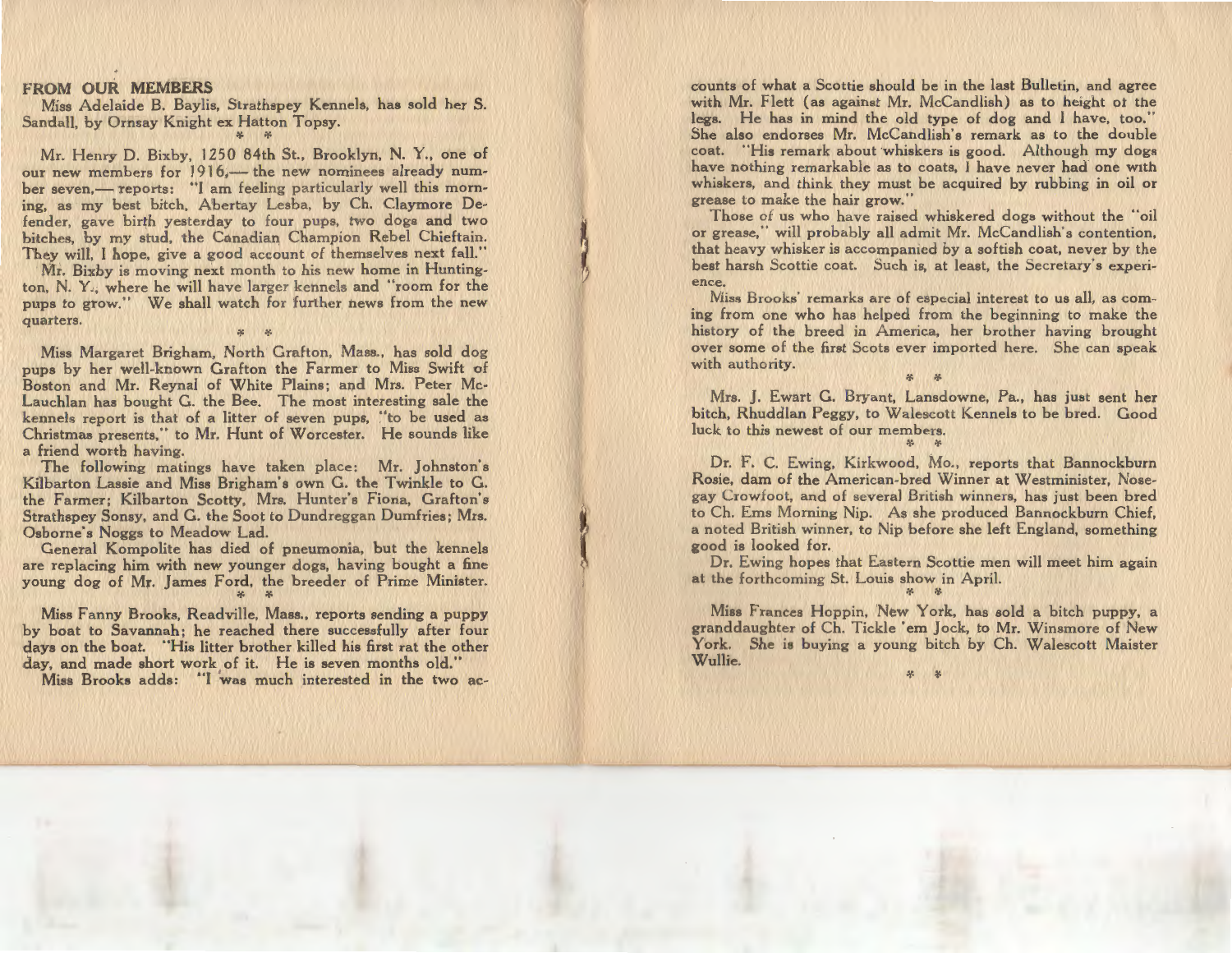Captain H. W. Lance, Lancecote Kennels, Peapack, N. J., has for ten months been "at the front," first in Flanders and now in France, attached to the Artillery. Mrs. Lance writes: "Our kennels are under the care of John McOwan; the dogs are all doing well and he has some for sale. While Captain Lance is in the army I can forward to him all letters." The Club sends special greeting and gratitude for this message from overseas.

Mr. Robert Irvine, Hempstead, L. 1., reports the sale to Mrs. Daniel Evans of his new importation, Clonmel Master Norman, another winning son of the amazing sire, Bapton Norman. He has also imported Fairhaven Gracie and Landisfarne Moree.

:(. *:(.* 

*1{.* ¥-

Mr. Clarence C. Little, Newcastle Kennels, Brookline, Mass., reports a fine litter, two dogs and four bitches, by N. Argyleton ex his Closeburn Jean. Jean was the winner in American-bred bitches at the 1915 Specialty Show, and the puppies appear especially promising.

The following matings have recently been made: Mr. William Forbes' bitch to N. Commodore, son of Ch. Claymore Commander; Miss A. Wilson's Tam o' Shanter Babbie to N. Prime Minister; her Walescott Her Majesty to Ch. Claymore Commander, and her Tam o' Shanter Bluebell to Claymore Tackler; also to Claymore Tackler, N. Sparrow, Grafton the Bunty and a bitch belonging to Dr. H. M. Gokey. We are particularly sorry to learn that Tackler's sister, N. Lady Ellen, considered by Mr. Little his best bitch, has just died from blood poisoning, after a very acute attack lasting only three days.

The kennels has greatly strengthened itself by the purchase of two fine new young stud dogs: Albourne Raven, by the great English winner, Ch. Ruminantly Raven, ex a Laindon Lockhart bitch; and Avondale Ambush by Ch. Argyle Lad, ex Rollerton Wee One.

Mr. Little closes with this delightful message to the Club:

"The invitation extended to members at the annual meeting is herewith repeated in the hope that the members residing at a distance will feel free to send as many dogs as they wish to the Specialty Show in June or to the shows immediately preceding it. At that time there will be ample room at the kennels, and I shall be only too glad to give the dogs so sent my personal care before and at the shows."

 This is a promise of that help from one member to others that the Club exists to further. Whoever heard Mr. Little extend this wonderful invitation to us all at the annual meeting will know that he really means us to take him at his word I

 $\ddot{\bm{\tau}}$  and  $\ddot{\bm{\tau}}$ 

Mr. F. G. Lloyd, Bernardsville, N. J., has just received a new bitch from Scotland, Abertay Doris, Abertay and Bapton blood. just a year old, small and black. Walescott Folly, the small daughter of the original Daredevil, had a litter of six in January by Ch. Maister Wullie, of whom, alas, only a dog and a bitch have survived. Wullie's litter sister, W. Wanton, has a dog and a bitch by George W. Another daughter of Shady Lady by Balgownie Dugald has whelped a litter of four dogs and two bitches to the same sire. Ch. Shady Lady herself has been bred to W. Daredevil II; may he prove as successful as her former spouse of the same name.

"Prince Charlie and Peep o' Dawn didn't cut much of a figure at Westminster, but their owner has hopes that time will show what they are. And Mr. Lloyd adds that he warmly agrees with Mr. Lacy as to the dirty old Garden and the nice, clean Central Palace.

 $\mathcal{F}$   $\mathcal{F}$ 

Miss Eleanor Mellon, Morristown, N. *].,* reports the importation of two dogs whom she now offers at stud, Laindon Lud and Lochnagar, from Mr. Tweed, together with a litter sister to Lud, L. Lotus; and from Mr. Davidson she has just brought over her other stud, Merlewood Scout, with a litter sister, M. Suddie. It was a pity these were not in condition for Westminster.

Miss Mellon writes very modestly of her "poor success as a breeder of Scotties" the past year. "Even the best is not a flyer, I am afraid." Which means only that she is not the optimist some of us are; it's the same kind of success we all have most of the time.

·"'fo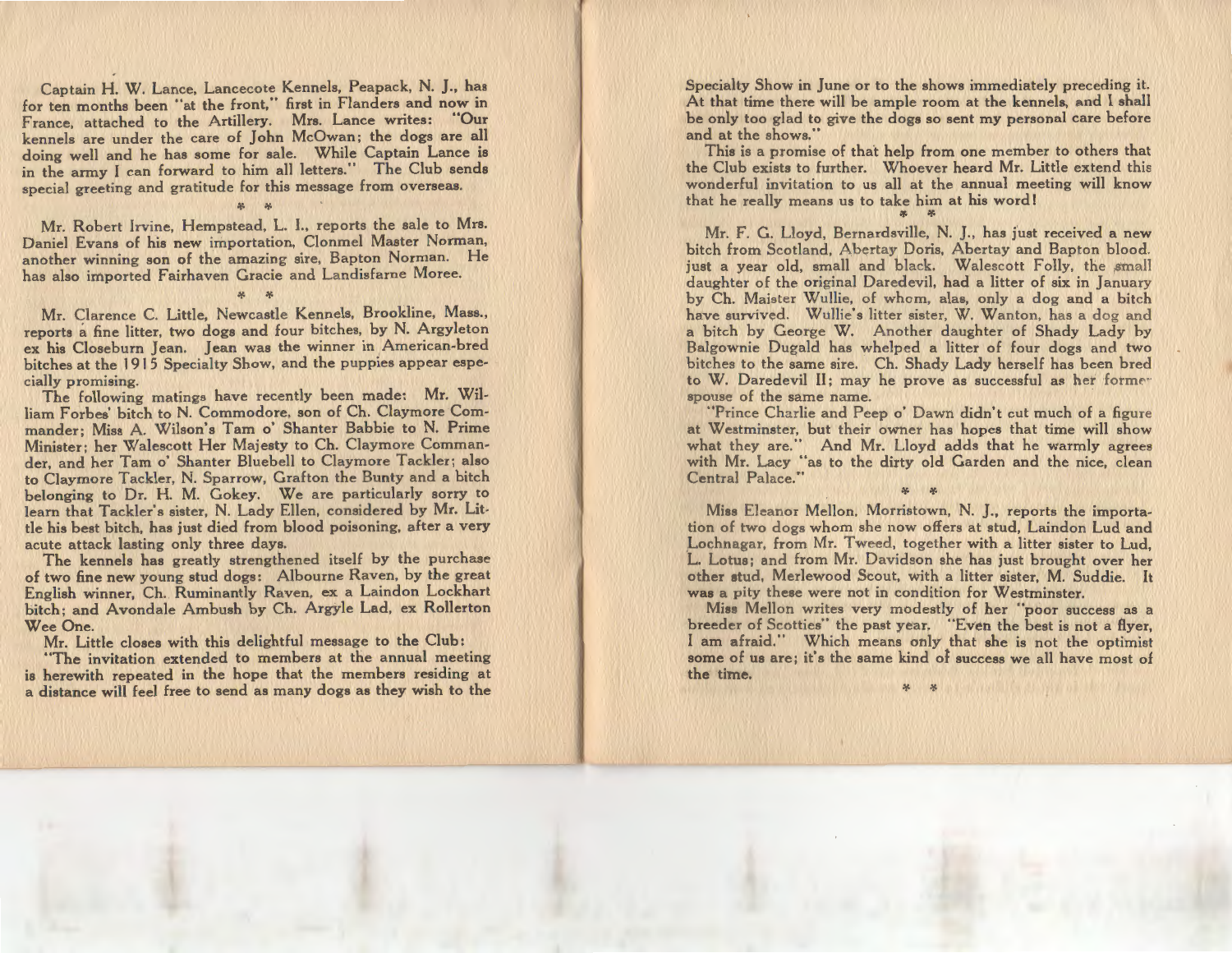Miss Ruth Murray, Chappaqua, N. Y., reports to our great regret the loss of her little Cromarty bitch, who gave her such a good litter of pups last year. We hope to learn soon that Miss Murray, as becomes a Scot, will try again.

'f. *'f.* 

Miss Ellen Ryerson, Springfield Centre, N. Y., is greatly to be congratulated on her success with her first homebred puppy, Grumpy, by Claymore Tackler ex Avondale Aintree. When just over six months old, he won best puppy at Boston, at Albany two firsts, and the same at Utica with reserve winners - certainly a trip across the country worth making. His mother is being bred this spring- to Ch. Claymore Commander.

 *'(.*  Mrs. A. P. Saunders' Gael Kennels, Clinton, N. Y., have had a turn of luck. They report a litter of four dogs and two bitches, ex G. Y ateley Bairn by Walescott Merlewood Laddie; and two litters by Ch. W. Maister Wullie: one of four dogs and one bitch, ex G. Glenkirsty (by Ch. Foxhills Symbol) and one of five dogs and two bitches ex G. Yateley Belle (by Ch. Bapton Norman).

*11-*

The kennels have bought a young bitch from Dr. Ewing's Ch. Fusilier litter, Nosegay Peony, that they hope to bring out at the Specialty Show.

'f. :;.

Mr. Robert Sedgwick, Jr., has bred his Ch. Foxhills Symbol bitch, Earlybird Cymbal, to Mr. Bixby's Canadian winner, Rebel Chieftain. He has also purchased a young bitch pup by Ch. Walescott Maister Wullie.

*'f.* ,.

Mr. Clarence E. Stead, Princeton, N. *].,* has just bred his bitches by his stud, Hot Scotch Sensation; one to her sire, Sensation, and one to Ch. Foxhills Symbol, and is "looking forward for something good to result." If our members will keep us informed of the results of all the matings reported in this Bulletin, our next number should be a thriller!

 $\cdot$   $\cdot$   $\cdot$ 

Mr. *].* Stogdell Stokes, Morristown, N. *].,* has "nothing to report. It is most difficult to carry on dog business and machine business at the same time. I feel inclined at times to give up the machine business." The right spirit that!

> *'1-***1-1-1-1-1-1-1**

Mr. Walter T. Stern, Earlybird Kennels, Ossining, N. Y., is to be congratulated on the fact that his beautiful E. Clonmel Comely did not need the "Winners, bitches" she won at West· minster to make her the champion she deserves to be. That honor fell to her at Newark just before New York.

The kennels report the sale of puppies to Mr. Lloyd and to Mrs. Latimer; and of dogs that we already know: E. Scot to Mr. Kinney ; and E. Jerry, Olivia, and Edna to Mr. Martin Baldwin. We believe Mr. Baldwin has resold Edna to Mr. Rost. E. Jeanie has been bred to Alboume Crow.

Some puppies are on hand for sale by Walescott Laindon Linn *ex* E. Jeanie; also one or two young brood bitches, among them one, certainly exceptionally bred, by Ch. E. Troubadour ex Ch. E. Clonmel Comely.

> *'1-'1-*

Dr. and Mrs. Charles Mallory Williams, 48 East 49th St., New York, delighted their friends with their baby-blue-edged, white· corded announcements of "Quadruplets" born to Mr. and Mrs. Merlewood Laddie, nee Y ateley Biddy I Some of these pups are for sale  $-$  a chance for those looking for Bapton Norman $-$  Ch. Laindon Lockhart blood. All are "as fat as butter."

Mr. John Wolstencroft, Pawtucket, R. I., reports a litter of extra quality ex his Hielan Heather by Mr. Gunther's Abertay dog Scotia. The kennels have shipped eighteen pups since November. The puppy Mr. Wolstencroft feels is of most promise, is a bitch seven months old, by Hielan Nichtingale, " full of style and show and spirit."

*'f. 'f.* 

Newcastle Alchemist and Mr. Lee's Peggy have both been bred to Hielan Terror.